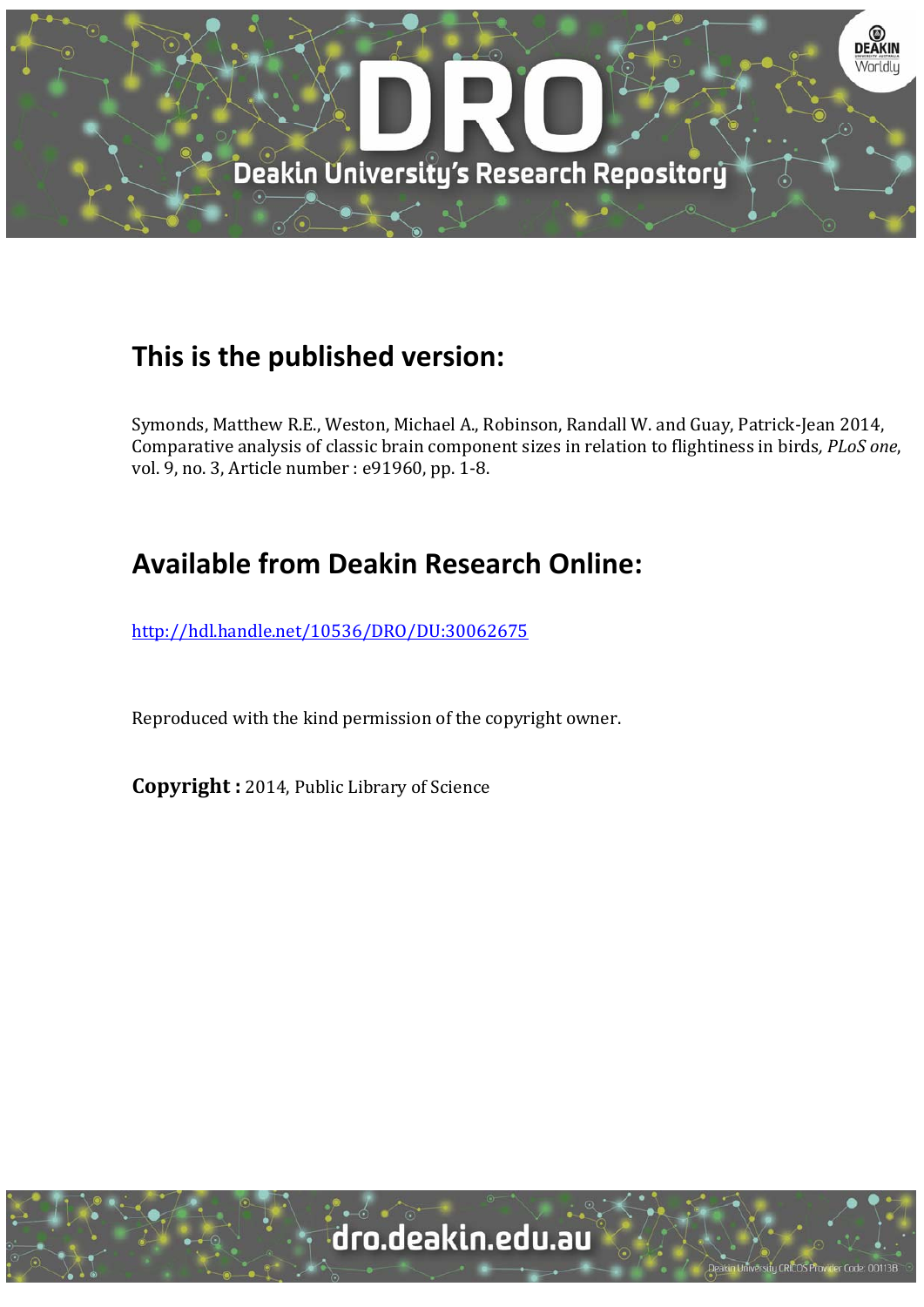# Comparative Analysis of Classic Brain Component Sizes in Relation to Flightiness in Birds

# Matthew R. E. Symonds<sup>1\*</sup>, Michael A. Weston<sup>1</sup>, Randall W. Robinson<sup>2</sup>, Patrick-Jean Guay<sup>2</sup>

1 Centre for Integrative Ecology, School of Life and Environmental Sciences, Deakin University, Burwood, Victoria, Australia, 2 Applied Ecology Research Group & Institute for Sustainability and Innovation, College of Engineering and Science, Victoria University, St. Albans, Victoria, Australia

## Abstract

Increased encephalization has been linked to a range of behavioural traits and scenarios. However, studies of whole brain size in this context have been criticised for ignoring the role of specific brain areas in controlling behaviour. In birds, the response to potential threats is one such behaviour that may relate to the way in which the brain processes sensory information. We used a phylogenetic generalised least squares (PGLS) analyses, based on five different phylogenetic hypotheses, to analyse the relationship of relative sizes of whole brain and brain components with Flight-Initiation Distance (FID), the distance at which birds flee from an approaching human, for 41 bird species. Starting distance (the distance at which an approach to a bird commences), body mass and eye size have elsewhere been shown to be positively associated with FID, and consequently were included as covariates in our analysis. Starting distance and body mass were by far the strongest predictors of FID. Of all brain components, cerebellum size had the strongest predictor weight and was negatively associated with FID but the confidence intervals on the average estimate included zero and the overall predictor weight was low. Models featuring individual brain components were generally more strongly weighted than models featuring whole brain size. The PGLS analyses estimated there to be no phylogenetic signal in the regression models, and hence produced results equivalent to ordinary least squares regression analysis. However analyses that assumed strong phylogenetic signal produced substantially different results with each phylogeny, and overall suggest a negative relationship between forebrain size and FID. Our analyses suggest that the evolutionary assumptions of the comparative analysis, and consideration of starting distance make a profound difference to the interpretation of the effect of brain components on FID in birds.

Citation: Symonds MRE, Weston MA, Robinson RW, Guay P-J (2014) Comparative Analysis of Classic Brain Component Sizes in Relation to Flightiness in Birds. PLoS ONE 9(3): e91960. doi:10.1371/journal.pone.0091960

Editor: Andrew Iwaniuk, University of Lethbridge, Canada

Received November 3, 2013; Accepted February 17, 2014; Published March 17, 2014

Copyright: © 2014 Symonds et al. This is an open-access article distributed under the terms of the [Creative Commons Attribution License,](http://creativecommons.org/licenses/by/4.0/) which permits restricted use, distribution, and reproduction in any medium, provided the original author and source are credited.

Funding: This research was supported by funding from Melbourne Water Corporation and a Victoria University Fellowship and a Faculty of Health Engineering and Science Collaborative Research Grant Scheme to PJG. Write up was supported by a Faculty of Science, Engineering and the Built Environment (Deakin University) Collaborative Research Grant. The funders had no role in study design, data collection and analysis, decision to publish, or preparation of the manuscript.

Competing Interests: The authors have declared that no competing interests exist.

\* E-mail: matthew.symonds@deakin.edu.au

#### Introduction

Birds encounter an array of visual stimuli, some of which are benign (e.g. vegetation moving in the wind, or passing recreationists) and some of which are dangerous (e.g. approaching hunters or predators). Like all animals, birds make complex decisions regarding when and how to respond to potential threats [1]. Inappropriate responses may result in death or unnecessary disruption to normal activities and an associated deleterious change in energy budgets. Appropriate responses increase survival and fitness [2]. In behavioural research, a widely adopted measure of response is 'Flight-Initiation Distance' (FID), the distance at which birds flee from an approaching human [1]. Birds adjust their FIDs in relation to a range of factors, including body mass, encounter rates with stimuli, and aspects of the stimulus such as starting distance (the distance at which a human approach begins), stimulus type (e.g. vehicle or walker), proximity to refuge, directness and speed of approach [3].

The ability to discriminate between stimuli within species [4,5] demonstrates that cognition is involved in the specifics of bird escape, and the substantial cognitive ability of at least some birds has recently been highlighted [6]. Accurate judgement of risk, and appropriate mediation of response, is likely to be critical for the survival of many birds that encounter potentially threatening stimuli such as humans in increasing numbers and places [7,8]. The ''cognitive buffer'' hypothesis suggests larger-brained birds will be better able to adapt to novel environmental conditions, such as those created by anthropogenic landscape change [9]. In theory, these birds may be able to more accurately judge risk when presented with a stimulus, or be able to learn (habituate or sensitize) to adjust responses appropriately based on their previous experience [10]. If so, one would predict that there would be a negative association between FID and brain size within and across species, with larger brained birds being less 'flighty' as a response of learned habituation to non-threatening human stimuli.

Relative whole brain size is often used as a surrogate for a species' cognitive ability [9,11-14], and is positively associated with, for example, improved survival and naturalisation success, and increased rates of behavioural innovation [9,15,16]. In the case of FID, an analysis of shorebirds found no link to whole brain size [10], although a previous study of urban bird species identified a positive association when considering intraspecific variability in FID [17]. Relative whole brain size is a convenient measure, because it can be estimated from endocranial volume, which is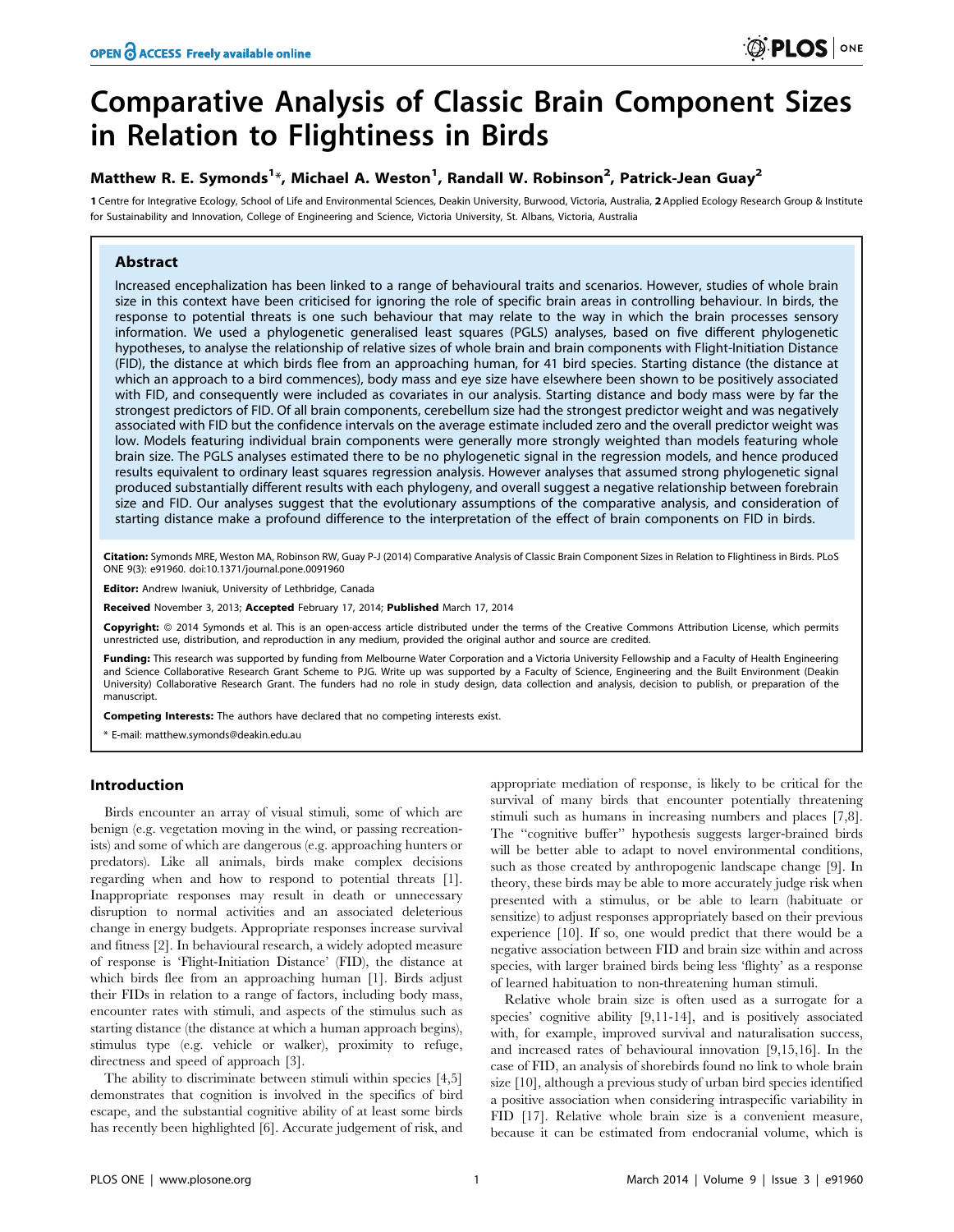available from a large number of species of birds from various taxa [14,15,18]. However, it has been criticised as a measure of cognitive ability because of the likely functional specificity of brain components [11]. The 'mosaic model' of brain evolution suggests that selection should only act on brain components that are directly involved in mediating specific behavioural functions [19], and recent work on mice does indeed suggest that selection for particular behaviours can have direct consequences for the evolution of size of key brain components [20].

In birds the detection of a potential threat is likely to involve vision and perception (the optic lobe, forebrain and cerebellum), complex assessment of risk (the forebrain), and physiological and motor responses (brain stem, forebrain and cerebellum) [21–23]. Consequently we can make specific predictions in regard to the relationship of individual brain components to FID. For example, because eye size is positively associated with FID [24], and larger eye size requires large brain size to deal with processing of visual information [25], we might predict a positive association between optic lobe size and FID (although the association between optic lobe size and overall brain and eye size remains unclear). Conversely, in birds the cerebellum is associated with cognition [26,27]. Since learning affects flight initiation responses [28], specifically to humans in the form of habituation [3,29], then we might predict that species with larger cerebella, and hence greater capacity for learning, should show decreased FIDs in response to human approaches. Similarly, the capacity to respond more quickly may reduce FID, and hence a negative association between FID and brain stem size might be predicted. The link between forebrain size and FID is more difficult to predict, since it is involved in both perception and cognitive assessment, but existence of any association may provide insights into its role in flight initiation responses.

Brain components interact in complex ways and brain components exhibit multi-functionality, yet the need to analyse the influence of brain components on relevant aspects of life history remains [30]. Here we analyse the relationship between these brain components and flight-initiation distances for a sample of 41 bird species. The study follows a recent larger comparative analysis of 64 species by Møller and Erritzøe [31] which found that species with larger brains generally had smaller FIDs, but that relative cerebellum size was positively associated with FID (after controlling for eye size and body mass). Our analysis differs in several respects. First we employ a phylogenetic comparative method (phylogenetic generalised least squares) that explicitly assesses and controls for the estimated amount of phylogenetic signal in the data (Møller and Erritzøe used an independent contrasts approach which assumed that the phylogenetic effect was strong). Second we repeat the analyses using five different phylogenetic hypotheses to investigate variation in results dependent on the phylogeny used as the basis for analysis. Third we employ an information-theoretic model selection approach to identify the best models predicting FID and the relative importance of putative predictor variables. Finally our analyses also control in a different way for the confounding effect of starting distance (the distance at which an experimental approach to a bird begins) on FID. By comparing our results with those of this other recent study [31], we can provide a different insight into the factors which may determine the nature of the relationship of brain components to FID in birds.

#### Materials and Methods

#### Comparative data

We collated data on behaviour, morphology and brain regions forebrain, cerebellum, optic lobe (comprising optic tectum and underlying structures such as inferior colliculus) and brain stem for 41 bird species from the literature. In addition to relative size of brain components, a number of other prominent factors are known to positively influence FID, specifically starting distance (the distance from the focal bird at which an 'approach' begins) [32–34], body mass [3] and eye size [24,31]. Thus, we include these variables in our analyses. We obtained FID and associated starting distances from Møller et al. [35]. These data were augmented by including data from rural birds [36] and from Blumstein [1]. Body masses were obtained from Dunning [37] supplemented by data on Australian sub-species from Marchant and Higgins [38]. Data for eye size (eye volume) were taken from Møller & Erritzøe [24,31].

Information on the size of components of the avian brain is scarce. The size of the different regions of the brain was obtained from Portmann [39]. Absolute mass of the different regions of the brain was calculated by multiplying Portmann's "Indices intracérébraux" (Intra-cerebral Indices) by the "chiffre basal" (basal comparison number, the predicted mass of the brain stem of a Galliformes bird of the same mass) for each species as used in previous studies of brain components [31,40]. Overall brain size was calculated as the sum of the mass of all the different regions. Raw data are presented in Table S1. We use the 'classic' nomenclature for brain components because it was available for a range of species, although we acknowledge that more recent advances in the understanding of the avian brain, would improve the interpretation of functionality of different areas [41,42].

All variables were log10-transformed prior to analysis to better conform with assumptions of normality.

### Phylogenetic information

As with any cross-species comparative analysis, it is necessary to control for the effect of phylogenetic relationships [43,44]. In phylogenetic comparative analyses, estimation of relationships may depend on the exact reconstruction of phylogeny used [45]. Consequently, we decided to repeat our comparative analyses using five different phylogenies (available in nexus file format in File S1).

The first two of these phylogenies were composite trees constructed from recently published molecular phylogenies of birds. For relationships within Passeriformes (the majority of species in our analysis) we used Hugall and Stuart-Fox [46]'s phylogeny (a pruned version supplied by Andrew Hugall, pers. comm.). Higher-level relationships between the other bird groups in the analysis were taken from the large inter-familial phylogeny of Hackett et al. [47], and further information on relationships within key groups was obtained from the following phylogenies: Charadriiformes [48], Galliformes [49], Gruiformes [50], Columba [51], Buteoninae [52], Anatidae [53], and Apodidae [54]. Branch lengths (substitutions per site) were also obtained from these papers, but rescaled to correspond with the branch lengths in Hugall and Stuart-Fox [46]. Two versions of this phylogeny were used – the non-ultrametric composite tree using the raw branch length data (hereafter 'Composite'), and the ultrametric tree (hereafter 'Ultrametric') produced using the semi-parametric penalized likelihood approach implemented in the ape package of R [55].

For the third phylogeny, we used a pruned version of the bird supertree from Davis [56]. As this tree does not contain branch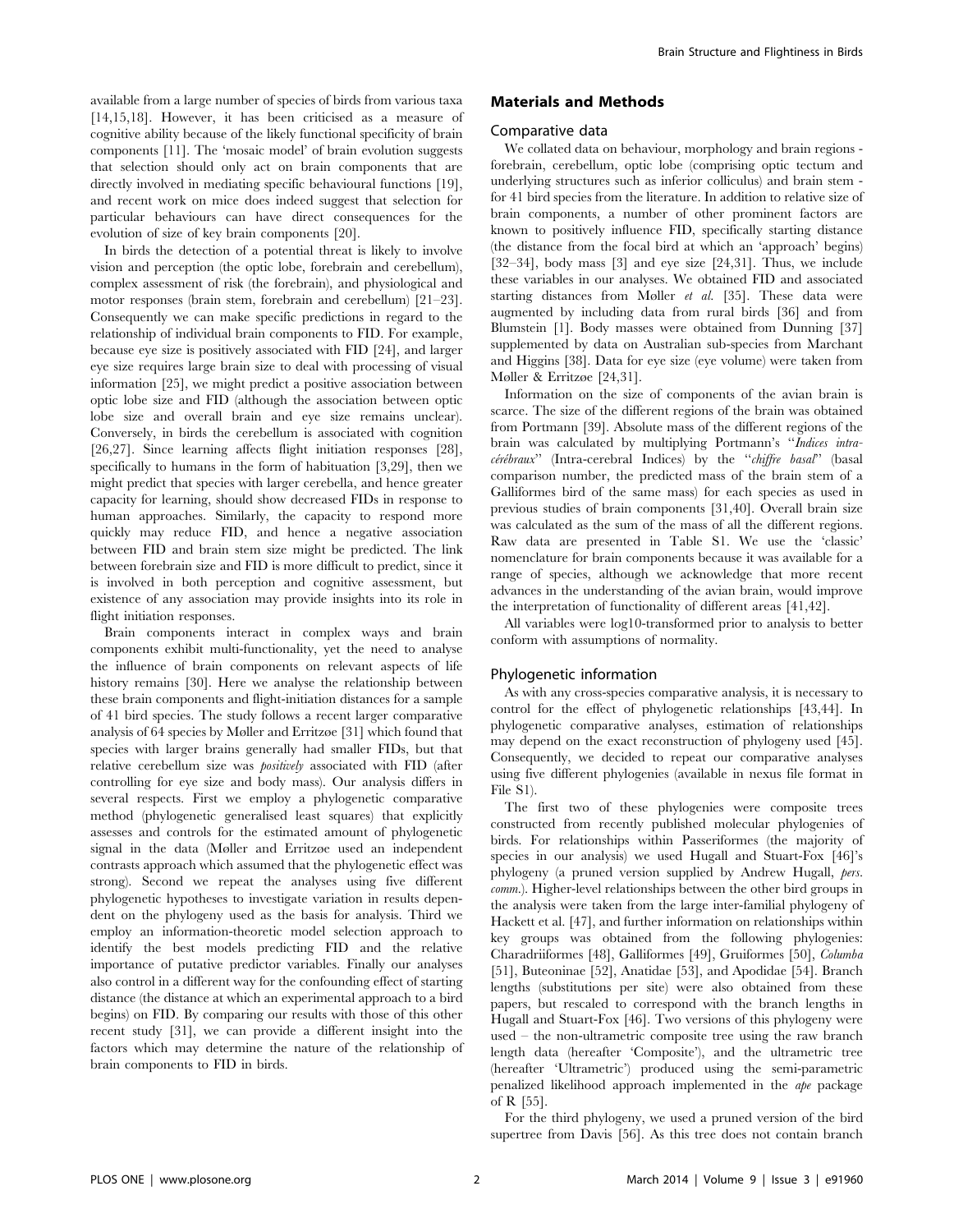Table 1. Phylogenetic signal estimates (maximum likelihood values of Pagel's  $\lambda$ ) for individuals traits used in the analyses with values significantly different from zero (no phylogenetic signal) indicated in bold.

|                                   | Phylogeny used |                    |              |                |         |  |
|-----------------------------------|----------------|--------------------|--------------|----------------|---------|--|
| <b>Trait</b>                      | Composite      | <b>Ultrametric</b> | <b>Davis</b> | <b>Hackett</b> | Ericson |  |
| <b>Flight Initiation Distance</b> | 0.886          | 0.855              | 0.962        | 0.847          | 0.845   |  |
| <b>Starting Distance</b>          | 0.883          | 0.788              | 0.801        | 0.784          | 0.845   |  |
| Body mass                         |                |                    |              |                |         |  |
| Brain size                        | 0.682          | 1                  |              | 1              | 1       |  |
| Brain stem size                   | 0.685          | 0.595              | 0.837        | 0.658          | 0.64    |  |
| Optical lobe size                 | $\bf{0}$       | 0.692              | 0.615        | 0.802          | 0.822   |  |
| Cerebellum size                   | 0.935          | 0.909              |              | 0.969          | 0.981   |  |
| Forebrain size                    |                |                    |              | $\mathbf{1}$   |         |  |
| Eye size                          |                |                    | 1            |                |         |  |

doi:10.1371/journal.pone.0091960.t001

length information, we opted to use equal branch lengths [57]. The final two phylogenies used were derived from the ''Global Phylogeny of Birds'' website –<www.birdtree.org> [58]. From this website we downloaded two sets of 2000 trees for our subset of species from the pseudo-posterior distribution of trees using the two available 'backbones' by Hackett et al. [47] and Ericson et al.

**Table 2.** Best models ( $\triangle$ AICc <2) predicting Flight-Initiation Distance in birds as calculated from phylogenetic generalised least squares analyses using each of the five phylogenies.

| Phylogeny          |               | <b>Model components</b>     | <b>AAICc</b> | w,   | λ        | $R^2$ (%) |
|--------------------|---------------|-----------------------------|--------------|------|----------|-----------|
| Composite          | $\mathbf{1}$  | $SD + Mass$                 | 0.00         | 0.18 | $\Omega$ | 68.83     |
|                    | 2             | $SD + Mass + Cereb$         | 0.92         | 0.11 | 0        | 69.98     |
|                    | $\mathbf{R}$  | $SD + Mass + BStem + Cereb$ | 1.11         | 0.10 | $\Omega$ | 71.69     |
|                    |               | $(SD + Mass + WholeBrain)$  | (2.40)       |      |          |           |
| <b>Ultrametric</b> | $\mathbf{1}$  | $SD + Mass$                 | 0.00         | 0.15 | $\Omega$ | 65.53     |
|                    | $\mathcal{P}$ | $SD + Mass + Cereb$         | 0.31         | 0.13 | 0        | 67.29     |
|                    | 3             | $SD + Mass + BStem + Cereb$ | 0.72         | 0.11 | $\Omega$ | 69.00     |
|                    |               | $(SD + Mass + WholeBrain)$  | 2.02)        |      |          |           |
| Davis              | $\mathbf{1}$  | $SD + Mass$                 | 0.00         | 0.17 | $\Omega$ | 69.15     |
|                    | $\mathcal{P}$ | $SD + Mass + BStem + Cereb$ | 0.85         | 0.11 | 0.6      | 61.05     |
|                    | 3             | $SD + Mass + Cereb$         | 1.80         | 0.07 | $\Omega$ | 69.64     |
|                    | 4             | $SD + Mass + BStem$         | 1.96         | 0.06 | 0        | 69.52     |
|                    |               | $(SD + Mass + WholeBrain)$  | 2.46)        |      |          |           |
| Hackett            | 1             | $SD + Mass$                 | 0.00         | 0.19 | 0        | 65.81     |
|                    | $\mathcal{P}$ | $SD + Mass + Cereb$         | 1.13         | 0.11 | $\Omega$ | 66.90     |
|                    | 3             | $SD + Mass + BStem + Cereb$ | 1.52         | 0.09 | 0        | 68.64     |
|                    |               | $(SD + Mass + WholeBrain)$  | 2.32)        |      |          |           |
| Ericsson           | 1.            | $SD + Mass$                 | 0.00         | 0.20 | $\Omega$ | 64.61     |
|                    | $\mathcal{P}$ | $SD + Mass + Cereb$         | 1.36         | 0.10 | $\Omega$ | 65.55     |
|                    | 3             | $SD + Mass + BStem + Cereb$ | 1.85         | 0.08 | 0        | 67.28     |
|                    |               | $(SD + Mass + WholeBrain$   | 2.38)        |      |          |           |
|                    |               |                             |              |      |          |           |

 $SD =$  Starting Distance, Mass = body mass, BStem = relative brain stem size, Cereb = relative cerebellum size, Foreb = relative forebrain size, Optic = relative optic lobe size, Eye = relative eye size, WholeBrain = relative whole brain size.

doi:10.1371/journal.pone.0091960.t002

[59]. We used these 2000 trees to calculate majority rule consensus phylogenies (hereafter the 'Hackett' and 'Ericson' phylogenies) using Mesquite [60]. Polytomies remaining in the phylogeny were arbitrarily resolved with internal branches assigned zero length. The five phylogenies are presented in File S1

#### Phylogenetic comparative analysis

To correct for common ancestry, we used phylogenetic generalised least squares (PGLS) [61], as implemented in the R package caper [62]. First we calculated the amount of phylogenetic signal in individual traits using the maximum-likelihood value of the parameter  $\lambda$  [63,64]. The phylogeny, with branch lengths, produces an expected variance-covariance matrix for the trait data which can then be compared to the observed covariance structure [44]. The calculated value is used as a multiplier of the offdiagonal elements in the variance-covariance matrix that best fits the observed data. In effect  $\lambda$  transforms the internal branch lengths of the phylogeny, When  $\lambda = 1$ , the internal branch lengths remain untransformed, indicating that the observed data strongly match expected phylogenetic patterns given a Brownian motion model of evolution. When  $\lambda = 0$ , all internal branches of the phylogeny collapse to zero, indicating there is no phylogenetic signal in the data.

For the PGLS regression calculations the maximum likelihood value of  $\lambda$  is calculated for the residual errors of the models (not

Table 3. Averaged cumulative Akaike weights and coefficients for predictors of Flight-Initiation Distance calculated from the five phylogenies used in the analyses (see Table 1).

| Predictor                | $w($ <sub>+i</sub> $)$ | Coefficient (95% CI)          |
|--------------------------|------------------------|-------------------------------|
| <b>Starting Distance</b> | 0.99                   | $0.619(0.300 - 0.937)$        |
| <b>Body Mass</b>         | 0.99                   | $0.217(0.104 - 0.329)$        |
| Brain Stem size          | 0.36                   | $0.625 (-0.522 - 1.773)$      |
| Cerebellum size          | 0.44                   | $-0.617(-1.520-0.285)$        |
| Optic Lobe size          | 0.24                   | $-0.121 (-0.885 - 0.642)$     |
| Forebrain size           | 0.25                   | $-0.028$ ( $-0.631 - 0.574$ ) |
| Eye size                 | 0.22                   | $0.044 (-0.317 - 0.405)$      |

doi:10.1371/journal.pone.0091960.t003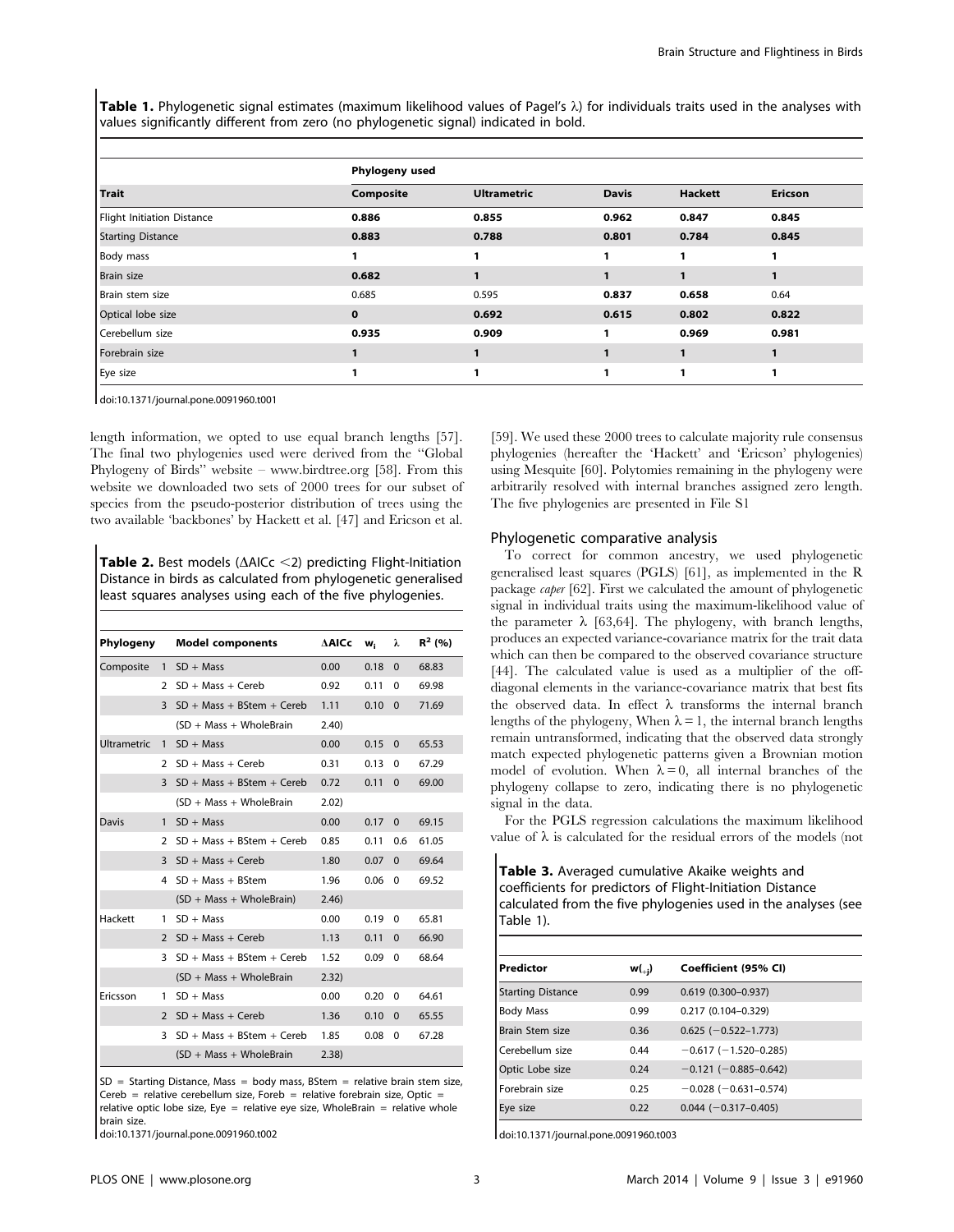

Figure 1. FID and body size. Relationship between log FID and log body mass for 41 bird species. The raw data are plotted with the phylogenetic generalised least squares regression line generated from the composite phylogeny with raw branch lengths. doi:10.1371/journal.pone.0091960.g001

the individual traits) and this value is used as the branch-length transformation in the subsequent GLS regression. Note that when  $\lambda = 0$ , the results are identical to analyses conducted using ordinary least squares regression on the raw data and when  $\lambda = 1$  the results of PGLS will be identical to those obtained via Felsenstein's independent contrasts with an untransformed phylogeny [43]. In order to provide comparison with the recent analysis by Møller and Erritzøe [31], we also repeated the PGLS analysis with  $\lambda$  constrained to be 1 (i.e. equivalent to their independents contrasts analysis).

Brain size and eye size are closely correlated with body mass  $(r>0.8)$ . To obtain a measure of the size of these organs and individual brain components that were independent of body size we calculated the residuals of the PGLS regression of the trait of interest against body mass (the observed value minus that

predicted from the PGLS regression of the log-transformed trait on log body mass). For these calculations, rather than using species average body mass we used the body mass of the specific individuals in the original studies where brain size was measured [24,31,39].

#### Model selection

We used a model selection approach to analyse the explanatory power of residual size of different brain regions, residual whole brain and eye sizes, and body mass and starting distance on FID. For each phylogeny, we compared models using Akaike's Information Criterion correcting for small sample size (AICc) [65,66]. This approach allows comparisons of competing models with lower values of AIC representing 'better' models. The relative strength of each putative model is ascertained by calculating its



Figure 2. FID and Starting Distance. Relationship between log FID and log Starting Distance (the distance at which an approach to the bird was commenced) (both in m) for 41 bird species. The raw data are plotted with the phylogenetic generalised least squares regression line generated from the composite phylogeny with raw branch lengths. doi:10.1371/journal.pone.0091960.g002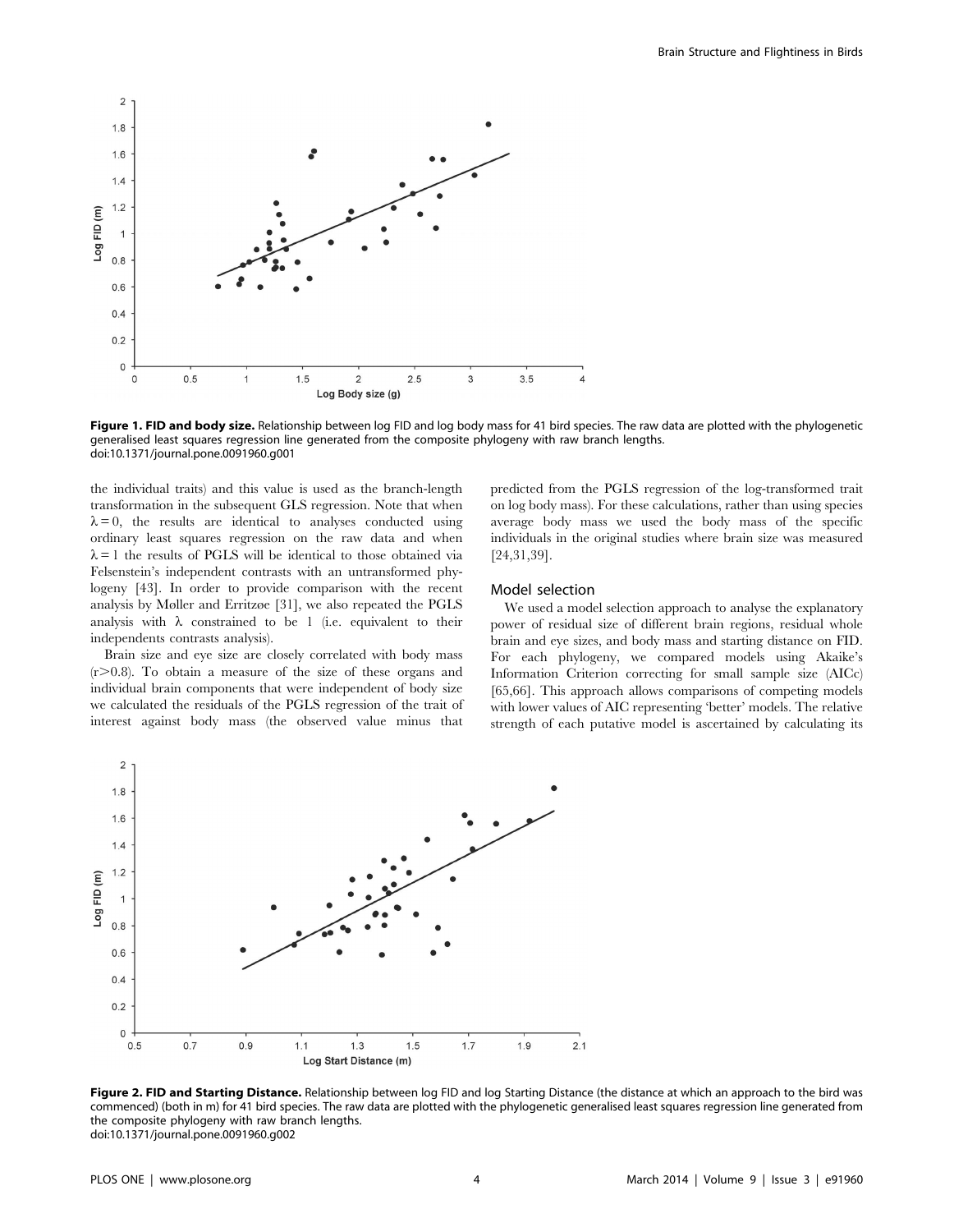

Figure 3. FID and forebrain size. Relationship between log FID and residual forebrain size for 41 bird species. The raw data are plotted with the phylogenetic generalised least squares regression line generated from the composite phylogeny with raw branch lengths. doi:10.1371/journal.pone.0091960.g003

Akaike weight  $(w_i)$ , which can be considered analogous to the probability that that model is the best approximating model. All multimodel inference and analysis was conducted using the  $MuMIn$  package in R [67].

We used the *dredge* function of  $MuMIn$  to compare models containing all combinations of the selected parameters. The exception to this was that we did not include relative whole brain size in the same analysis as individual brain regions, since the former is simply the sum of the latter. Instead we compared the Akaike score of the best model obtained using whole brain size as a predictor with the best model obtained using individual brain components as predictors to see which provided a better model for our data.

For each analysis we calculated the parameter weights  $(w_{(+i)})$  for each predictor (analogous to the probability that that predictor really does feature in best model), as well as weighted averages for the parameter estimates and 95% confidence intervals using the model.avg function in MuMIn. These estimates were then themselves averaged over the five different phylogenetic hypotheses to provide an overall estimate of the importance and nature of effect of each predictor on FID.

### Results

Individually, the traits used in the analyses generally exhibit strong phylogenetic signal (with the possible exception of relative brain stem size and relative optical lobe size) (Table 1). The phylogenetic generalised least squares analyses produced similar results irrespective on the phylogeny used as the basis for analysis (Table 2). In contrast to the phylogenetic signal estimates for the individual variables, the estimated maximum likelihood values of  $\lambda$ for the regression models were nearly always zero, indicating no phylogenetic signal in the residual errors of the models, and hence results that are equivalent to conventional ordinary least squares analyses. The small quantitative differences between phylogenies result from differences in residual values for brain (and brain components) derived from regressions of these variables against body mass where there was stronger phylogenetic signal  $(\lambda)$  range  $= 0.722 - 1.000$  dependent on component and phylogeny).

There were broad aspects of agreement, however, in the PGLS analyses using all five phylogenies. First, starting distance and body size were the sole predictors found in all top models and were universally strongly weighted (cumulative weights for both were close to 100%, see Table 3). FID was strongly positively associated with both variables (Figures 1 and 2), and they explained approximately 65% of the variation in FID. Second, whole brain size was generally poorly weighted as a variable, and models featuring whole brain size received poor support. Models featuring individual brain components were more strongly weighted than the model featuring whole brain size.

Of all the individual brain components across all five PGLS analyses, cerebellum size has the strongest predictor weight (average  $= 44\%$ , Table 3). In the case of cerebellum size the relationship with FID is negative, indicating that birds with larger cerebellums are less 'flighty' (Figure 3), however the confidence intervals on the averaged cerebellum size estimate include zero. Other brain components feature less prominently in our credibility sets (Tables 3). It is notable that, in comparison to the large amount of variation explained by body size and starting distance, the addition of brain component variables, at best, only help explain an extra 3.5% of variation in FID.

The results from the analysis where  $\lambda$  is constrained to equal 1 (equivalent to independent contrasts with untransformed branch lengths), are substantially different from the PGLS analysis where  $\lambda$  adopts its maximum likelihood value (Tables 4 and 5). Here we found that individual brain components do feature in the top models, in particular relative forebrain size (negatively) in four top models (see Figure 3), and relative brain stem size (positively) in three top models. Starting distance was less strongly weighted in these analyses but features in three top models. Of all variables only body mass had an average estimate across all analyses whose confidence intervals excluded zero, although relative forebrain size had the next strongest predictor weight (average = 71%) and the confidence intervals on its estimate only just included zero.

#### Discussion

The greatest weight of evidence among the variables we tested was for starting distance and body mass to positively influence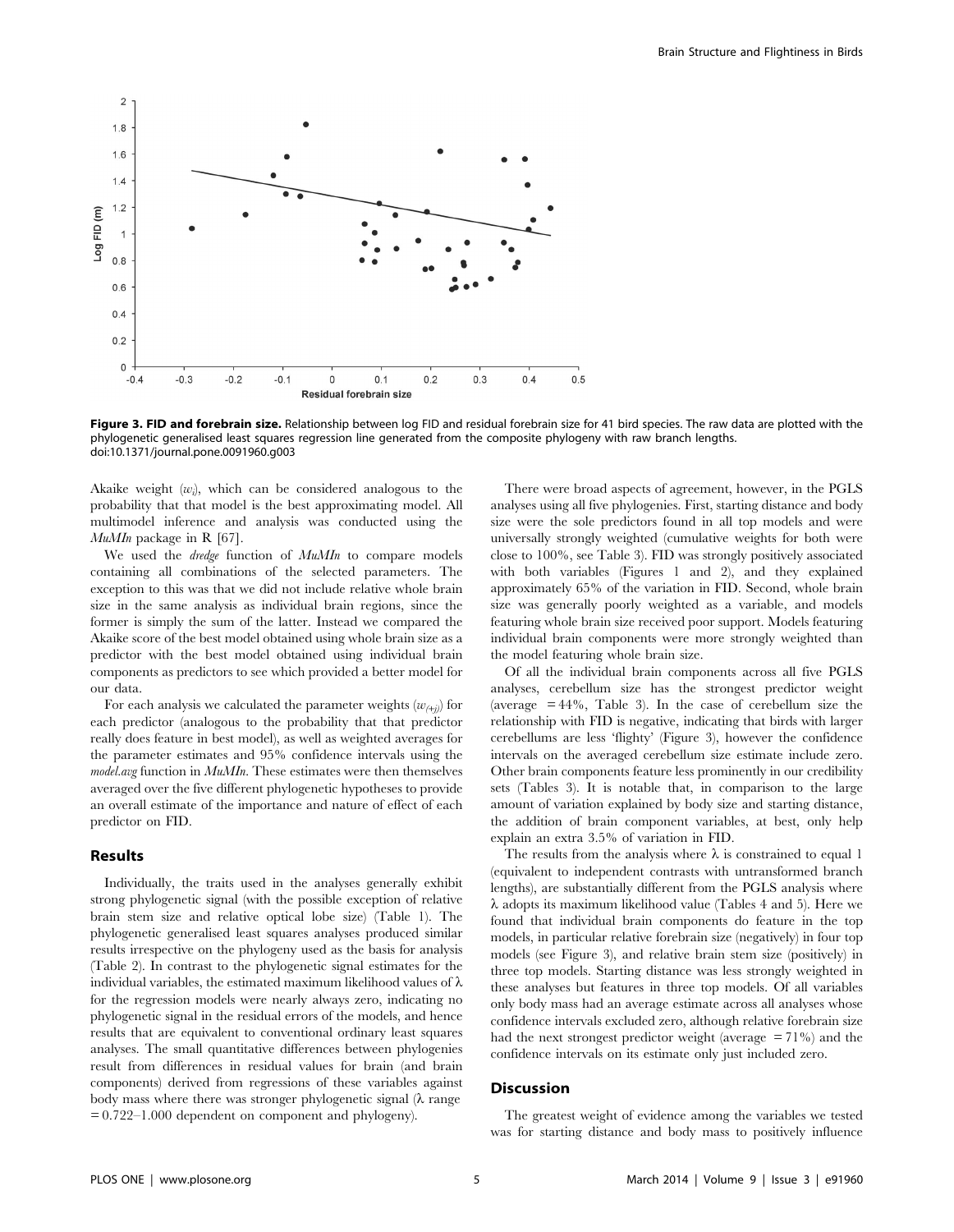**Table 4.** Best models ( $\triangle$ AICc <2) predicting Flight-Initiation Distance in birds as calculated from phylogenetic generalised least squares analyses where  $\lambda$  is constrained to equal 1 (equivalent to using independent contrasts analysis with the untransformed phylogenies).

| Phylogeny          |                | <b>Model components</b>                  | ΔAICc w <sub>i</sub> |      | $R^2$ (%)  |
|--------------------|----------------|------------------------------------------|----------------------|------|------------|
| Composite          | $\mathbf{1}$   | $Mass + Foreb$                           | 0.00                 | 0.11 | 35.88      |
|                    | $\mathcal{P}$  | $SD + Mass + ForceB$                     | 1.05                 | 0.07 | 38.05      |
|                    | 3              | $Mass + BStem + ForceB$                  | 1.18                 |      | 0.06 37.86 |
|                    | 4              | $Mass + Optic + ForceB$                  | 1.47                 |      | 0.05 37.42 |
|                    | 5              | $SD + Mass + BStem + ForceB$             | 1.63                 | 0.05 | 41.04      |
|                    |                | (Mass + WholeBrain                       | 5.00)                |      |            |
| <b>Ultrametric</b> | $\mathbf{1}$   | $Mass + Foreb$                           | 0.00                 |      | 0.12 32.02 |
|                    | 2              | $Mass + BStem + Foreb$                   | 0.46                 | 0.10 | 35.27      |
|                    | 3              | $SD + Mass + BStem + Foreb$              | 1.46                 |      | 0.06 37.74 |
|                    | 4              | $SD + Mass + Foreb$                      | 1.63                 | 0.05 | 33.39      |
|                    |                | $(Mass + WholeBrain)$                    | 1.20)                |      |            |
| Davis              | 1              | $SD + Mass + BStem + Cereb$              | 0.00                 |      | 0.23 55.51 |
|                    | 2              | $SD + Mass + BStem + Cereb + ForceB$     | 0.98                 | 0.14 | 57.40      |
|                    | 3              | $SD + Mass + BStem + Cereb + Eye$        | 1.98                 | 0.09 | 56.34      |
|                    |                | $(SD + Mass + WholeBrain)$               | 7.80)                |      |            |
| Hackett            | 1              | $SD + Mass + BStem + Foreb$              | 0.00                 | 0.09 | 38.29      |
|                    | $\mathcal{P}$  | $Mass + BStem + Foreb$                   | 0.22                 |      | 0.08 33.90 |
|                    | 3              | $Mass + Foreb$                           | 0.23                 | 0.08 | 29.78      |
|                    |                | $4$ SD + Mass + Foreb                    | 0.91                 |      | 0.06 32.78 |
|                    | 5              | $SD + Mass + BStem + Cereb + Foreb$ 1.84 |                      | 0.04 | 39.66      |
|                    |                | (Mass + WholeBrain                       | 1.20)                |      |            |
| Ericsson           | 1              | $SD + Mass + BStem + Forebrain$          | 0.00                 | 0.08 | 39.77      |
|                    | $\overline{2}$ | $Mass + Cereb + Forebrain$               | 0.00                 | 0.08 | 31.88      |
|                    | 3              | Mass + Forebrain                         | 0.04                 | 0.08 | 31.79      |
|                    | 4              | $SD + Mass + Forebrain$                  | 0.87                 |      | 0.05 34.45 |
|                    | 5              | $SD + Mass + BStem + Cereb + ForceB$     | 1.83                 | 0.03 | 41.11      |
|                    |                | $(Mass + WholeBrain)$                    | 7.40)                |      |            |

Abbreviations as per Table 2.

doi:10.1371/journal.pone.0091960.t004

FID, both well-established relationships [1,3,4]. By comparison, the weight of evidence for, and effect size associated with, whole or part brain variables influencing FID was generally poor.

This study found little support for the contention that relative whole brain size influences FID. Similarly, Guay et al. [10] tested whether larger-brained shorebirds (25 species) had reduced FID in response to a frequently occurring benign stimulus (a walker) but found no effect of whole brain size. However, Carette and Tella [17] suggested that large brained bird species decrease their FIDs to cars in urban areas more readily because they exhibit greater between-individual variation in behaviour. In that case, relative brain size was correlated with bird's capacity to modify their fear response to humans (i.e., reduce FID). The 'integrated brain' argument suggests that many distributed parts of the brain are used in learning and decision making processes, and that relative whole brain size is a useful metric which is associated with a range of behavioural adaptations [30]. However, we found generally that models that include specific parts were better predictors than models with whole brain size used. This is in line with previous arguments that functional separation of brain components may be Table 5. Averaged cumulative Akaike weights and coefficients for predictors of Flight-Initiation Distance calculated from the five phylogenies using phylogenetic generalised least squares analyses where  $\lambda$  is constrained to equal 1 (equivalent to using independent contrasts analysis with the untransformed phylogenies).

| Predictor                | $w($ <sub>+i</sub> $)$ | Coefficient (95% CI)      |  |
|--------------------------|------------------------|---------------------------|--|
| <b>Starting Distance</b> | 0.57                   | $0.353$ (-.017-0.722)     |  |
| <b>Body Mass</b>         | 0.92                   | $0.292$ (0.089-0.496)     |  |
| Brain Stem size          | 0.53                   | $0.993$ (-0.308-2.295)    |  |
| Cerebellum size          | 0.43                   | $-0.717 (-1.919 - 0.485)$ |  |
| Optic Lobe size          | 0.25                   | $0.126 (-0.757 - 1.008)$  |  |
| Forebrain size           | 0.71                   | $-0.888(-1.787-0.010)$    |  |
| Eve size                 | 0.23                   | $-0.135 (-0.613 - 0.342)$ |  |

doi:10.1371/journal.pone.0091960.t005

such that brain components are best considered separately in studies that attempt to link brain size and structure with behaviour [11]. However, overall, the phylogenetic generalised least squares analysis suggests no important effect of any brain component, or eye size, on FID.

The most notable aspect of these results is the extent to which they differ from those of a similar recent study by Møller and Erritzøe [31]. With the exception of finding a positive relationship of FID to body mass, our analysis suggests very different conclusions in regard to brain structures. We found no support for a link of FID with eye size or whole brain size. Neither did we find evidence of a positive relationship with cerebellum size. Although cerebellum size was the most strongly weighted brain component in our analysis, its importance was still weak, and the analysis suggests a negative relationship to FID. Given that our analyses mostly utilise a subset of the same data employed by Møller and Erritzøe (hereafter M&E), it raises the question of how we have derived such different results.

Two key differences lie in control variables we used in the analysis. In the case of eye size differences arise in the exact statistical measure of eye size used. Because eye size and body size were highly correlated  $(r = 0.87)$ , we used residual eye size in model formulations, where M&E used the absolute log-transformed value – consequently it may not be surprising that we therefore fail to observe a positive relationship between eye size and FID. In absolute terms, it seems likely that eye size is linked with FID [24,31].

A second, more fundamental, difference in the two analyses lies in the manner of controlling for starting distance. We recorded SD and controlled for its effects by including it as a continuous variable in analyses. This ''statistical control'' approach represents the commonest way of dealing with SD [4,24,32], but has been criticised as creating a mathematical artefact because FID can never exceed SD [68]. Although some analytical alternatives exist, they are not without constraints [69]. While Dumont et al. [68] recommended standardising SD, which is practically difficult, M&E and others [70,71] ''standardised'' SD by ensuring approaches began from farther than a minimum distance (e.g., 30 m). Under such circumstances, the inclusion of SD does not alter the results of analyses and SD is excluded from models for simplicity [70–72]. M&E used a "stepped minimum" SD of  $\epsilon$ . 30 m for smaller species or  $\epsilon$ . 100 m for birds heavier than 150 g (apparently mostly estimated by eye), and report that the inclusion of SD in models did not substantively change them, thus SD was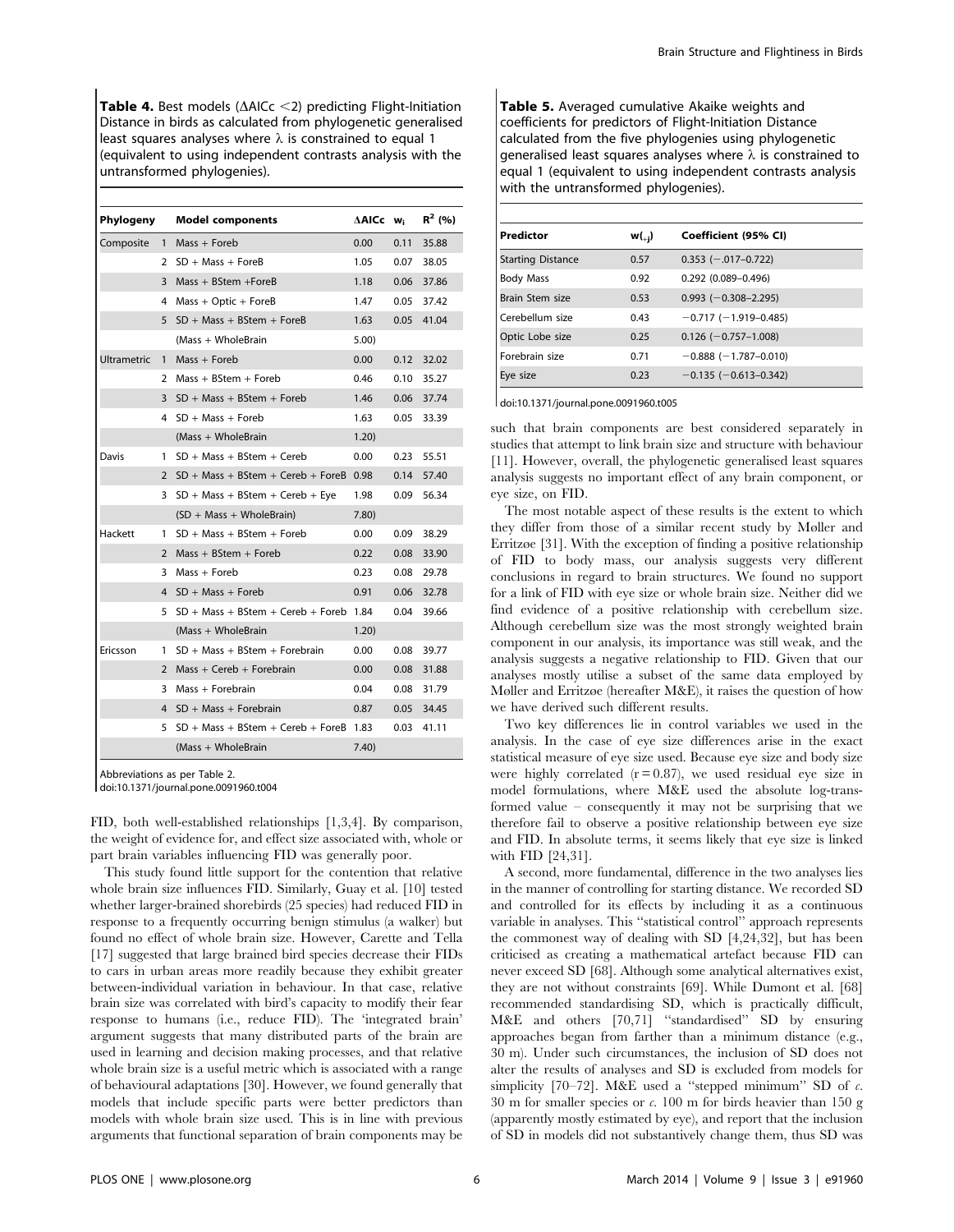omitted from analyses. The mean  $(\pm$  standard deviation) SDs used by this study were  $30.8 \pm 18.8$  m (7.8–101.7 m). 68.3% were under 30 m, and so methodological differences may underpin some of the differences in findings. The relative merits and comparability of standardised and non-standardised approaches warrants further investigation, but could underpin some of the differences observed between this study and that of M&E.

Whilst both our analysis and M&E utilise phylogenetic comparative approaches, our analysis differed in testing for phylogenetic signal. Whilst individual traits showed strong phylogenetic signal, the error structure from the PGLS regression models did not, and indeed in every case the estimate for  $\lambda$  was strongly significantly different from 1 (the assumption of strong phylogenetic signal). It is worthwhile noting that this illustrates that it is not necessarily automatic that if there is strong phylogenetic signal in individual traits that this will remain for tests of associations between those traits [73]. By contrast M&E used independent contrasts with an approach that assumed a strong phylogenetic signal (i.e. no branch length transformation was applied). We observed considerable differences in our PGLS results when  $\lambda$  was constrained to equal 1 (i.e. replicating an independent contrasts analysis with untransformed branch lengths). In this case, results suggested that brain components do feature in the top models predicting FID, including possibly brain stem, forebrain and cerebellar sizes depending on the phylogeny used. However, in no case did these results reflect those of M&E. We again found a negative (not positive) relationship with cerebellum size, and a stronger negative effect with forebrain size (which was identified as having a non-significant effect by M&E).

Detailed mapping of the functions of parts of the avian brain is incomplete [23], however the cerebellum and forebrain are associated with, among other things, coordination of motor responses (including flight), and cognitive processing including perception of risk [21,74]. Thus where relatively larger cerebella and forebrains are present, capacity for complex, and presumably effective, escape responses may be evident. Effective escape at shorter distances may permit birds to reduce the energetic and other costs of flight by delaying and sometimes avoiding flight. Most of the species in our analysis are those that have substantial exposure to humans. Since most human approaches are nonthreatening then there could be a selective advantage to reduce FID in response to humans. The capacity to distinguish threat from non-threat must rely on learning, and it may be that a negative association between these brain components and FID reflects the greater capacity for species with large brain structures to process and learn that humans are non-threatening, and hence reduce FID. However, given the weak nature of the relationships,

#### References

- 1. Blumstein DT (2006) Developing an evolutionary ecology of fear: How life history and natural history traits affect disturbance tolerance in birds. Anim Behav 71: 389–399.
- 2. Ydenberg RC, Dill LM (1986) The economics of fleeing from predators. Adv Stud Behav 16: 229–249.
- 3. Weston MA, McLeod EM, Blumstein DT, Guay P-J (2012) A review of flightinitiation distances and their application to managing disturbance to Australian birds. Emu 112: 269–286.
- 4. Glover HK, Weston MA, Maguire GS, Miller KK, Christie BA (2011) Towards ecologically meaningful and socially acceptable buffers: Response distances of shorebirds in Victoria, Australia, to human disturbance. Landsc Urban Plann 103: 326–334.
- 5. McLeod EM, Guay P-J, Taysom AJ, Robinson RW, Weston MA (2013) Buses, cars, bicycles and walkers; the influence of the type of human transport on the flight responses of waterbirds. PLoS ONE 8: e82008.
- 6. Kirsch JA, Güntürkün O, Rose J (2008) Insight without cortex: Lessons from the avian brain. Conscious Cogn 17: 475–483.
- 7. Møller AP (2008) Flight distance of urban birds, predation, and selection for urban life. Behav Ecol Sociobiol 63: 63–75.

it would be unwise to draw too strong a conclusion as to the mechanism underlying any possible relationship. Additionally, despite the evidence for a stronger effect of forebrain indicated from the independent contrasts analysis, these models have considerably less support and less predictive capacity than models derived from PGLS analysis where the extent of phylogenetic signal was accounted for.

Whilst studies across taxa have shown significant relationships between brain components sizes and specific behaviours [75–77], the effect sizes are often only moderate (R-squared values of 10- 20% in the case of the cited studies), and other studies which have looked for associations between ecology, behaviour and brain size in birds have found only equivocal support for associations [14,22,78]. Our results, in combination with an early study of whole brain size and FID in birds [10], indicate that any link between escape response behaviour and the size of brain structures is not strong, and may reflect the inherent difficulties and generalisations of relating complex behaviours with specific areas of the brain which themselves may be associated with a myriad of behavioural functions [11]. Data on brain composition from a greater number and diversity of species, ideally at a finer anatomical scale, would help elucidate if there truly is a biological significance of differences in flight behaviour in relation to the evolution of neural anatomy.

#### Supporting Information

Table S1 Bird FID and brain component data used in the analysis.

(DOCX)

File S1 Phylogenies used in the analysis for use in Nexus format.

(DOCX)

## Acknowledgments

We thank Andrew Hugall for providing us with phylogenetic data, and Dr William Steele for his suggestions and support. Andrew Iwaniuk and two anonymous referees provided helpful comments that greatly improved the manuscript.

#### Author Contributions

Conceived and designed the experiments: PJG MAW MRES. Performed the experiments: PJG. Analyzed the data: MRES PJG. Contributed reagents/materials/analysis tools: RWR. Wrote the paper: MRES MAW PIG.

- 8. Hockin D, Ounsted M, Gorman M, Hill D, Keller V, et al. (1992) Examination of the effects of disturbance on birds with reference to its importance in ecological assessments. J Environ Manage 36: 253–286.
- 9. Sol D, Duncan RP, Blackburn TM, Cassey P, Lefebvre L (2005) Big brains, enhanced cognition, and response of birds to novel environments. Proc Natl Acad Sci USA 102: 5460–5465.
- 10. Guay P-J, Weston MA, Symonds MRE, Glover HK (2013) Brains and bravery: Little evidence of a relationship between brain size and flightiness in shorebirds. Austral Ecol 38: 516–522.
- 11. Healy SD, Rowe C (2007) A critique of comparative studies of brain size. Proc R Soc Lond B Biol Sci 274: 453–464.
- 12. Madden J (2001) Sex, bowers and brains. Proc R Soc Lond B Biol Sci 268: 833– 838.
- 13. Sol D (2009) Revisiting the cognitive buffer hypothesis for the evolution of large brains. Biol Lett 5: 130–133.
- 14. Guay P-J, Iwaniuk AN (2008) Interspecific variation in relative brain size is not correlated with intensity of sexual selection in waterfowl (Anseriformes). Aust J Zool 56: 311–321.